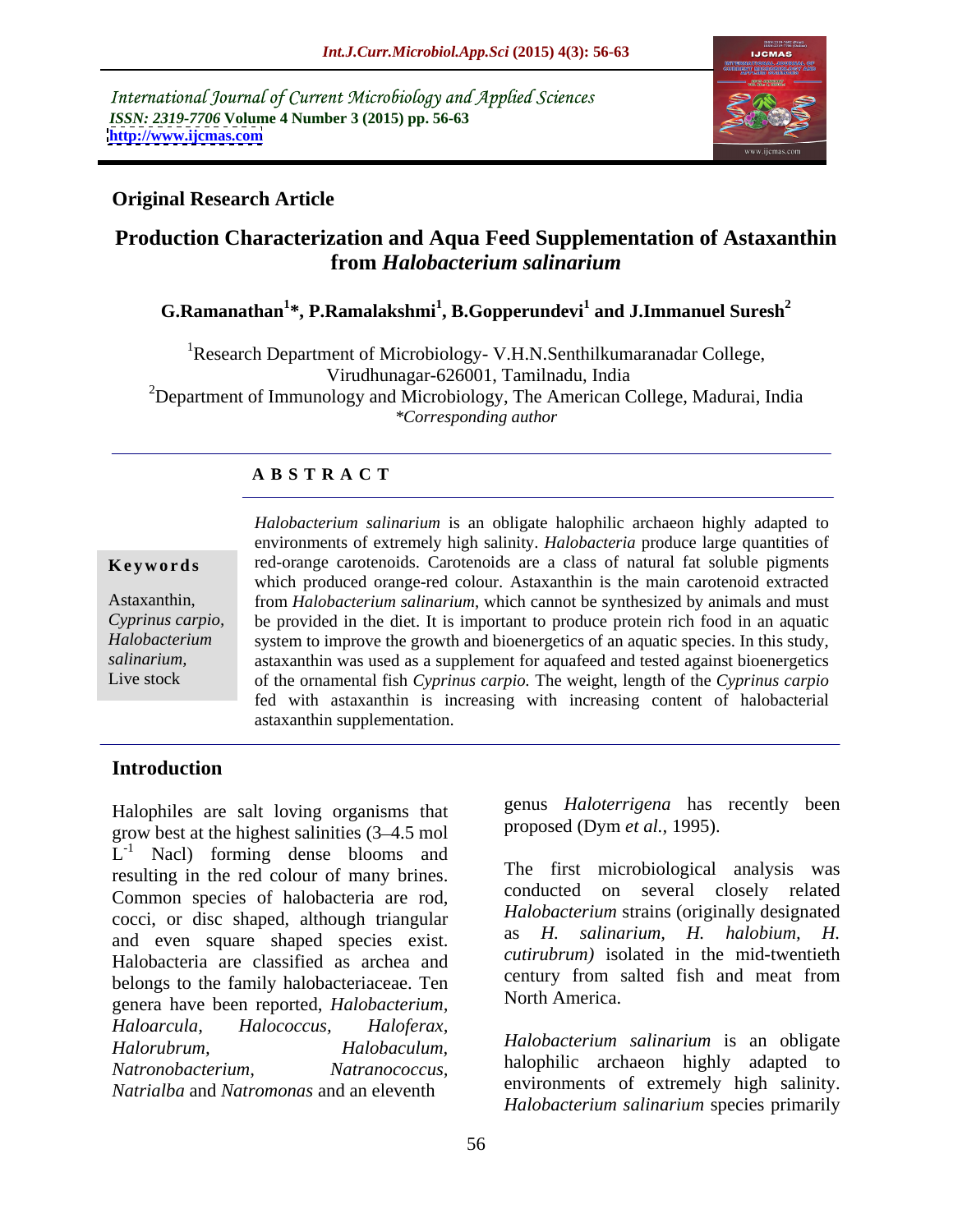in the presence of NaCl concentrations growing on degradation products of other organisms (Ng *et al.,* 2000).

numerous pigments that are found in nature.  $\cdot$  into vitamin A; unlike  $\beta$ -carotene,

These compounds soluble in lipids are the factors that produce yellow-red colour in applications in human and animal food permitted it for use in the aquaculture industry (Golkhoo *et al.,* 2006).



Common name:  $3,3'$ -dihydroxy- $\beta$ -carotene-

Astaxanthin is the main carotenoid found in aquatic animals (Miki, 1991). This red orange pigment is closely related to other **Materials and Methods** well known carotenoids such as  $\beta$ -Carotene, Lutein. **Isolation of marine soil sample**

In many of the aquatic animals in which it is The marine *Halobacterium salinarium* was to reproductive behavior and improved reproduction (Meyer *et al.,* 1993).

inhabit thalassohaline salt lakes and solar Astaxanthin has antioxidant potency 1,000 salterns, thereby exhibiting optimal growth times greater than Vitamin E and 10 times between 2M and saturation. *Halobacterium*  salinarum is an aerobe chemoorganotroph response by enhancing immunoglobulin greater than any known carotenoid. It also stimulates and improves the immune production in human blood cells.

*Halobacteria* produce large quantities of animals and must be provided in the diet. red-orange carotenoids. Carotenoid Mammals lack the ability to synthesize pigments are the most important and astaxanthin or convert dietary astaxanthin Astaxanthin cannot be synthesized by into vitamin A; unlike  $\beta$ -carotene, astaxanthin has no provitamin A activity in these animals (Jyonouchi *et al.,* 1995).

plant and animal products. In this group of Aquaculture is broadly defined as the pigments astaxanthin has important farming of aquatic organisms such as industries specifically pharmaceuticals and addition to various fishes. In India Mumbai, cosmetic industries. The Food and Drug Mysore, Bangalore and Kolkata aquarium Administration of the United States has are made in which ornamental fishes are prawns, mollusks, seaweeds, algae in cultured (Shamini and Bhatnagar, 2002).

> Aquaculture is currently one of the fastest growing food production systems in the world. This is emerged as an industry and now possible to supply protein rich food throughout the world

Molecular formula:  $C_{40}H_{52}O_4$  In this present investigation the astaxanthin 4, 4 - dione supplement for aqua feed and tested against produced by marine bacterium *Halobacterium salinarium* was used as a bioenergetics of the ornamental fish *Cyprinus carpio.*

### **Materials and Methods**

found, astaxanthin has a number of essential previously isolated by primary selection biological functions, ranging from process from the marine soil sample protection against UV light, immune collected from saltpan region of Mukkani, response, pigmentation and communication Tuticorin District by serial dilution and pour The marine *Halobacterium salinarium* was plate technique.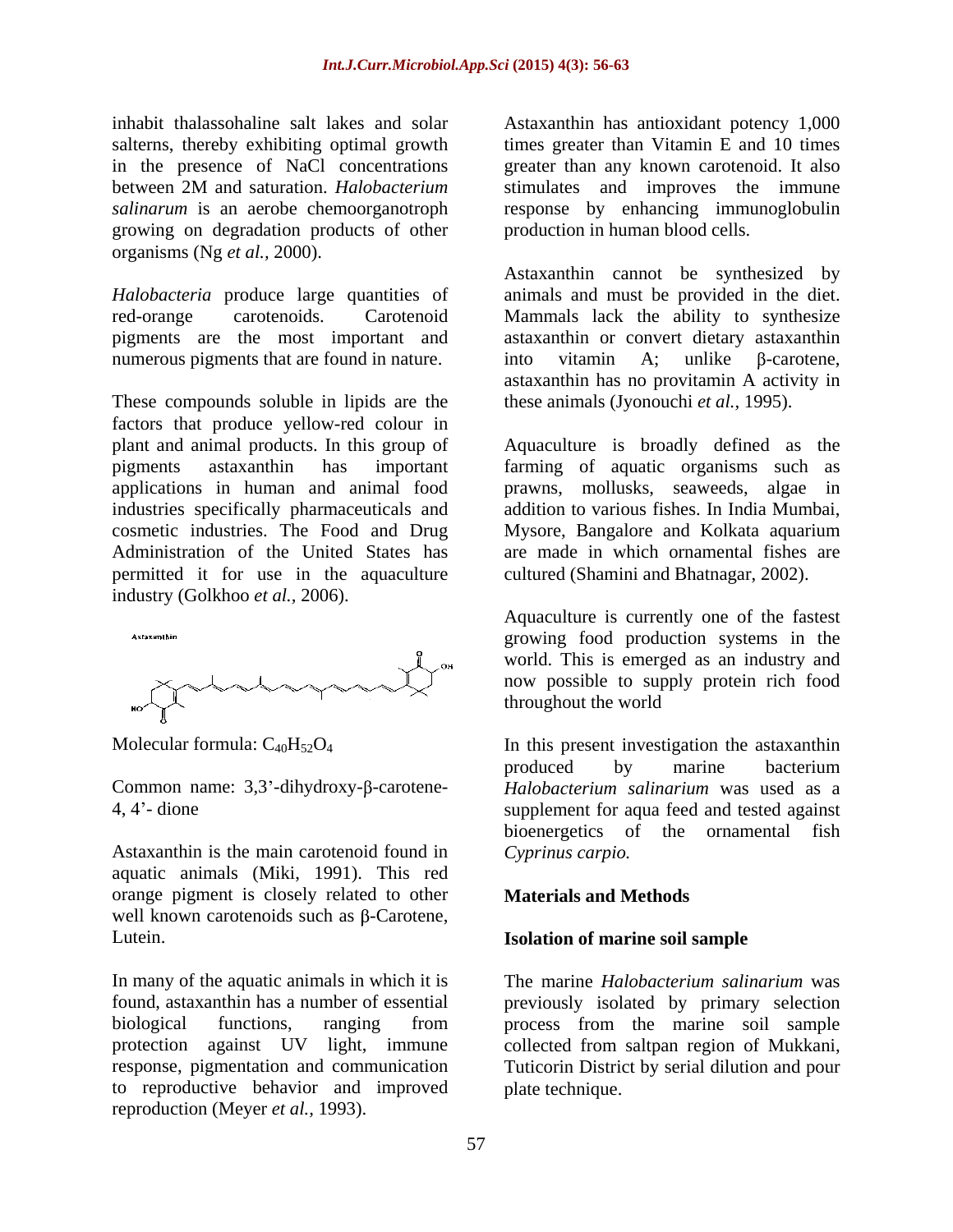#### **Identification of the** *Halobacterium*  **Spectrophotometric assay of astaxanthin** *salinarium*

The pure culture of *Halobacterium*  pigment astaxanthin with acetone solution *salinarium* was identified based on their and 0.5 times of petroleum ether as well as morphology and colony characteristics. The organisms were maintained on Halophilic NaCl solution. The petroleum ether phase agar medium or Zobell marine agar medium was collected after removal of the acetone and stored at 4°C (May, 2000). layer, which was reextracted with acetone

pigment production in *Halobacterium salinarium* selective medium<br>
ml. of petroleum ether x A<sub>471</sub> x 100

An attempt was also made to determine the optimum culture conditions for  $\cdot$   $\cdot$   $\cdot$   $\cdot$ *Halobacterium salinarium* such as pH, pH (5, 6, 7, 8 and 9) different temperature (30°C, 35°C, 40°C, 45°C and 50°C) and NaCl concentrations (5%, 7%, 10%, 15%, extracted astaxanthin. Concentrated and 20%) were used and extracellular pigment production of the selected strain

Pigment was extracted from the selected formula strain of *Halobacterium salinarium* by centrifugation at 8000rpm for 10mins. The precipitate was then resuspended in distilled Rf = ------------------------------------------ water. After a short period, cellular lysis was occurred.

Later, the direct extraction of pigment with acetone was done (Calo, 1995). The pigment spectrophotometric and chromatographic

Pure cultures of *Halobacterium salinarium* Astaxanthin composition was calculated by was selected and screened for astaxanthin the following formula, using 1% extinction A separating funnel containing extracted and 0.5 times of petroleum ether as well as two milliliters of a solution of saturated and the absorbance was read at 471nm.  $coefficient = 2100$  (Weber, 1990).

**Optimization of culture conditions**<br>( $\mu$ g/g of bacterial cell) 21 x bacterial dry weight ml. of petroleum ether x  $A_{471}$  x 100 Extracted astaxanthin = --------------------------------------- (µg/g of bacterial cell) 21 x bacterial dry weight

#### **Thin-layer chromatography**

temperature requirements for their centrifuged at 3000rpm for 5 minutes. Three maximum pigment production. Five groups of solvents; Group1 Petroleum ether: different cultivation medium with different Acetone: Diethylamine (10:4:1) Group 2 was recorded.  $h$  hexane: acetone (3:1) The plate was then **Extraction** of **astaxanthin pigment** above the sample line and then it was **produced by** *Halobacterium salinarium* The broth culture medium was filtered and Hexane: Acetone (3:1) Group 3 Benzene: Ethyl acetate (1:1) were added to the extracted astaxanthin. Concentrated astaxanthin extract was spotted on a TLC plates and eluted with a mobile phase of allowed to run approximately three inches removed (Lorenz Todd, 1998). The  $R_f$  value can be calculated using the following formula

> Distance travelled by the sample Distance travelled by the solvent

#### **HPLC, NMR and FTIR analysis**

obtained was used for the further chromatography was redissolved in acetone analysis. FTIR analysis then the results were The spot obtained from thin layer and was subjected for HPLC, NMR and recorded.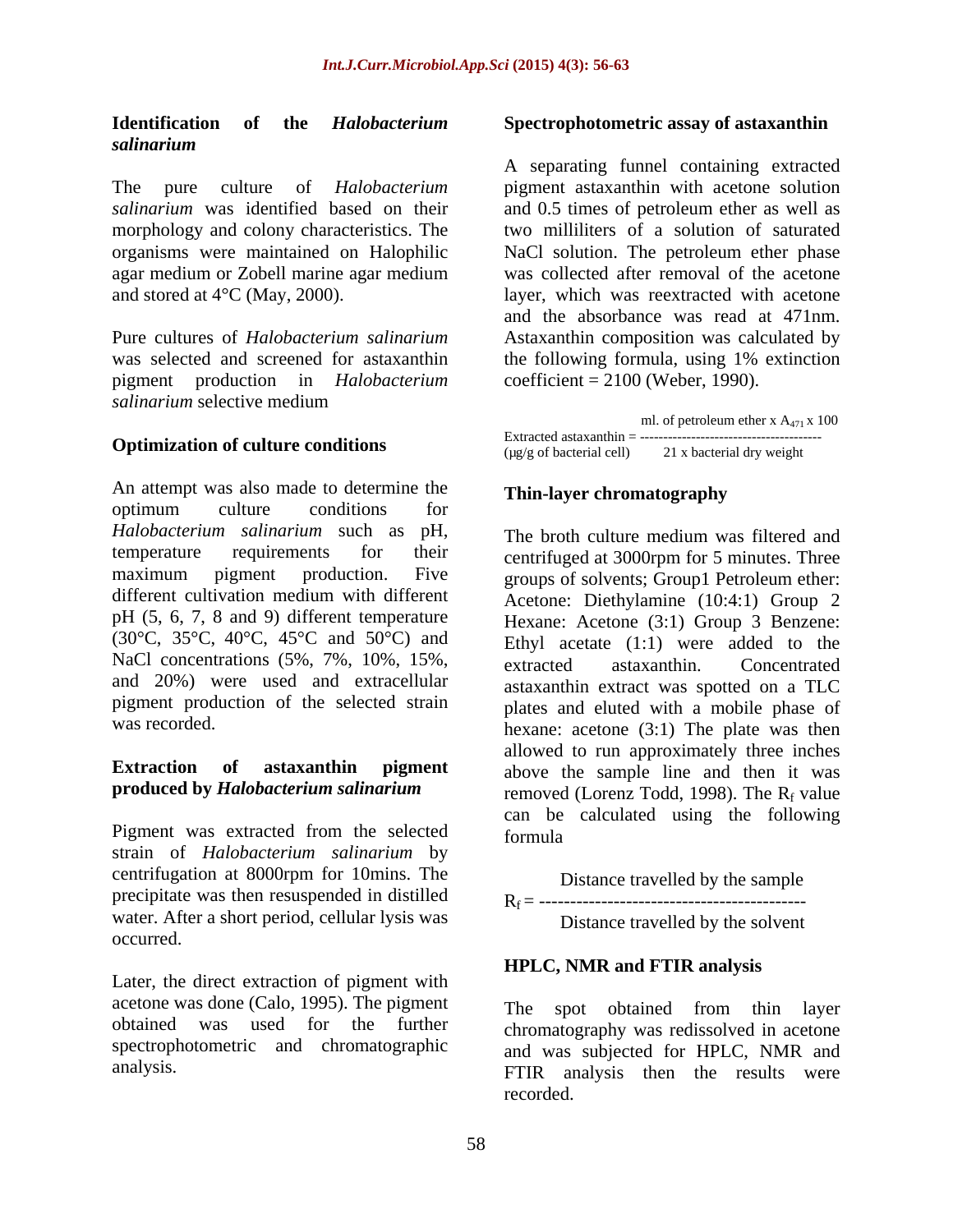# **Astaxanthin feed supplementation and**

For the present study, the control and halophilic medium indicates that the experimental feed were formulated by the same organism has ability to produce the (devoid of astaxanthin). During the culture period of 40 days, feeding was done once in

Protein is estimated by Biuret method

efficiency  $(AE) =$  -------------------------- x 100 Food consumption (C)

net growth efficiency  $(K2) = P/AX100$ 

Assimilation = ------------------------- x 100

The marine soil sample was collected from saltpan region of Mukkani, Tuiticorin District, the marine *Halobacterium* was isolated. The isolated culture was identified as *Halobacterium salinarium* due to its capability to produce the red orange

**preparation** *salinarium* selective medium. The red following method described by New (1987). astaxanthin. Among the five different media The experimental feed was prepared by used in the present study, the maximum using astaxanthin as a source of protein with astaxanthin production was obtained in 8 different concentrations such as 0.4g, 0.8g, *Halobacterium medium-1.* The optimum 1.2g, 1.6g, 2.0g, 5.0g, 10.0g and control feed condition for the production of astaxanthin coloured colony in the *Halobacterium*  orange colour colony produced on the halophilic medium indicates that the organism has ability to produce was 35°C and at the pH 7.

daily.  $\Delta n$  orange colour spot with  $R_f$  value of 0.50 **Biochemical analysis of feed** chromatography. The UV- spectral analysis (Lowry *et al.*, 1951) and carbohydrate is pigment (Fig. 1). The HPLC analysis estimated by Phenol-Sulphuric acid method showed, the retention time at 3.685, it (DuBois *et al.* (1956). Bio energetics also confirmed the astaxanthin pigment (Fig. 2). estimated by the following formulae: The NMR analysis revealed that the data for Assimilation Assimilation (A) data for the functional groups of the observed through thin layer showed that the maximum absorption at 471nm which indicates the astaxanthin protons present in  $(C_{40}H_{52}O_4)$  astaxanthin (Fig. 3). The FTIR analysis revealed that the astaxanthin pigment (Fig. 4).

Gross growth efficiency  $(KI) = P/CX100$  protein and carbohydrate content was found Net conversion (or)<br>
haximum in the astaxaming supplementary<br>
feed  $(T_7)$ . The protein and carbohydrate In. Final weight - In. Initial weight *Cyprinus carpio* fed with astaxanthin efficiency (AE) Experimental period (days) with control. The fish growth characteristics Food Dry food consumed metabolism, specific growth rate, gross conservation ratio (FCR) = ------------------------ growth efficiency, net growth efficiency and Wet weight gain  $\sum_{n=1}^{\infty}$  *consumption efficiency in <i>Cyprinus carpio* **Results and Discussion**<br>
astaxanthin supplementary diet fed to the Among the eight formulated diets, the maximum in the astaxanthin supplementary content was found maximum in the supplementary feed  $(T_7)$  when compared such as length, weight, assimilation, were found better in the ten gram of animal than in control (Table 1). In the present study, it was found that the single source of astaxanthin enriched diet is found better FCR (1.79) could be used as alternative feed supplement.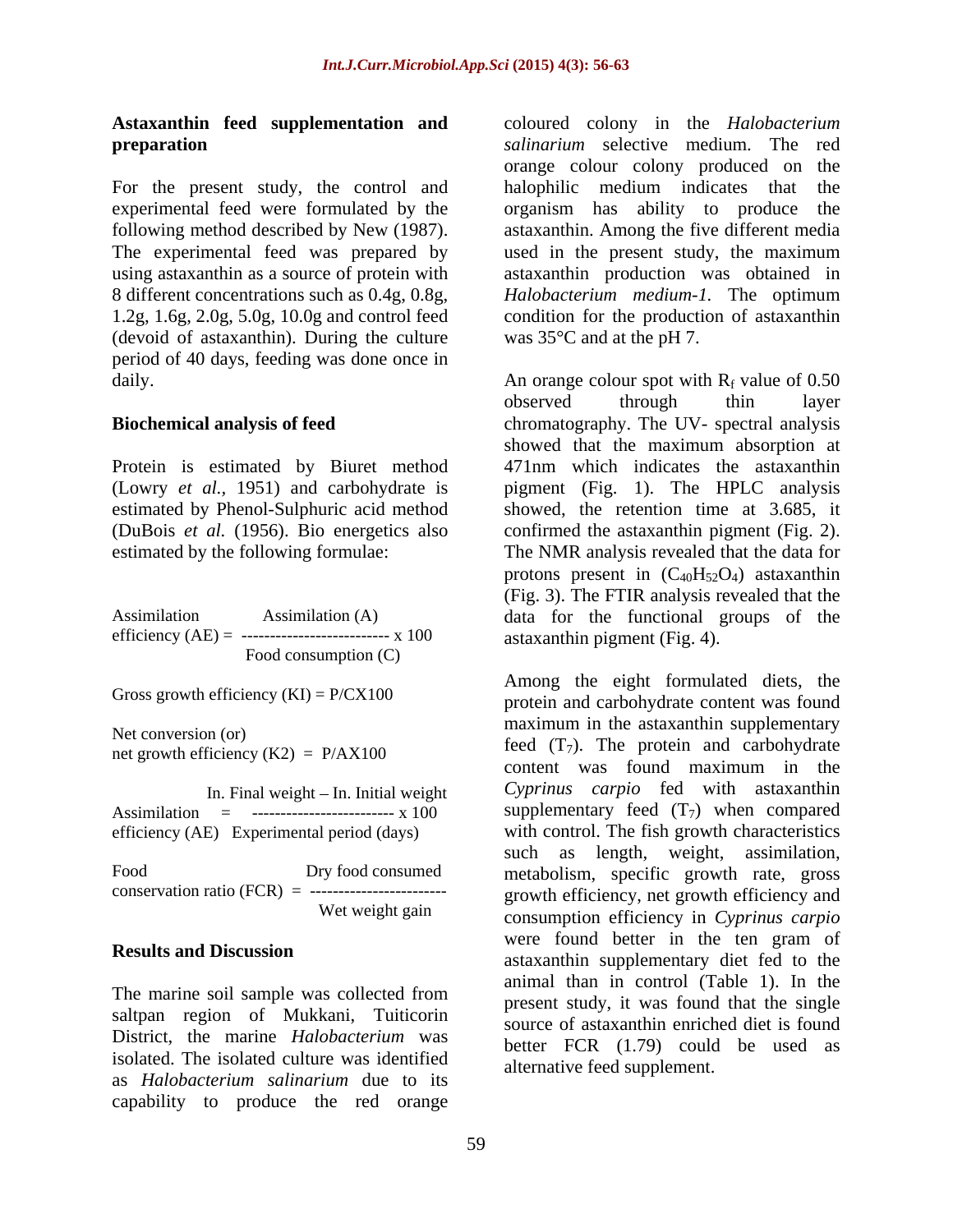#### *Int.J.Curr.Microbiol.App.Sci* **(2015) 4(3): 56-63**

| Diets<br>Initial weight | ight<br>Final w | $\overline{\phantom{a}}$ | Mid body weigh<br>W=W <sub>-</sub> -W-V <sup>1/2</sup> | $= C \cdot F$<br>$\blacktriangleleft$<br>$\blacktriangleleft$ | $\frac{1}{N}$<br>$\frac{1}{2}$<br>Metabolism<br>Specific grov<br>(%) SGR=W <sub>2</sub> | Assimilation efficiency (%)<br>Gross growth<br>Gross growth<br>efficiency (%)<br>E <sub>A</sub> =P/C× 100<br>Net growth efficiency (%)<br>(%) K <sub>2</sub> =P/A× 100<br>Consumption<br>efficiency (%)=<br>C/W/10× 100<br>ECR=Dry food<br>consumed/Wet weig |  |  |
|-------------------------|-----------------|--------------------------|--------------------------------------------------------|---------------------------------------------------------------|-----------------------------------------------------------------------------------------|--------------------------------------------------------------------------------------------------------------------------------------------------------------------------------------------------------------------------------------------------------------|--|--|
|                         |                 |                          |                                                        |                                                               |                                                                                         | $T_1$ 5.15 5.45 0.30 0.150 0.36 0.050 0.310 0.010 1.50 66.66 83.33 103.33 24.00 2.18                                                                                                                                                                         |  |  |
|                         |                 |                          |                                                        |                                                               |                                                                                         | $T_2$ 5.19 5.47 0.28 0.140 0.40 0.090 0.310 0.030 1.40 68.50 70.00 90.32 28.00 2.17                                                                                                                                                                          |  |  |
|                         |                 |                          |                                                        |                                                               |                                                                                         | $T_3$ 5.23 5.50 0.27 0.135 0.96 0.129 0.831 0.561 1.35 86.56 28.12 32.49 38.50 2.06                                                                                                                                                                          |  |  |
|                         |                 |                          |                                                        |                                                               |                                                                                         | $\mid$ T <sub>4</sub>   5.38   5.93   0.55   0.275   1.06   0.206   0.854   0.304   2.75   80.56   51.88   64.40   43.65   2.09                                                                                                                              |  |  |
|                         |                 |                          |                                                        |                                                               |                                                                                         | $T_5$ 5.60 6.30 0.70 0.350 1.64 0.236 1.404 0.704 3.50 85.60 42.68 49.85 46.82 2.00                                                                                                                                                                          |  |  |
|                         |                 |                          |                                                        |                                                               |                                                                                         | $T_6$ 5.67 6.40 0.73 0.365 2.36 0.243 2.117 1.387 3.65 89.70 30.93 34.48 65.56 1.86                                                                                                                                                                          |  |  |
|                         |                 |                          |                                                        |                                                               |                                                                                         | $\mid$ T <sub>7</sub> $\mid$ 6.02 $\mid$ 7.60 $\mid$ 1.58 $\mid$ 0.790 $\mid$ 3.45 $\mid$ 0.296 $\mid$ 3.154 $\mid$ 1.574 $\mid$ 7.90 $\mid$ 92.76 $\mid$ 45.79 $\mid$ 50.09 $\mid$ 48.65 $\mid$ 1.79                                                        |  |  |
|                         |                 |                          |                                                        |                                                               |                                                                                         | $\mid$ T <sub>8</sub>   5.24   6.23   0.99   0.495   1.16   0.120   1.040   0.050   0.19   89.65   85.34   95.19   23.04   1.65                                                                                                                              |  |  |

## **Table.1** Bioenergetics of Fish Cyprinus carpio after treatment with Experimental Feed

T1-Experimental feed + 0.4g of astaxanthin, T2-Experimental feed + 0.8g of astaxanthin, T3-Experimental feed + 1.2g of astaxanthin, T4-Experimental feed + 1.6g of astaxanthin, T5-Experimental feed + 2g of astaxanthin, T6- Experimental feed + 5g of astaxanthin, T7-Experimental feed + 10g of astaxanthin, T8-Control feed devoid of astaxanthin (Trio).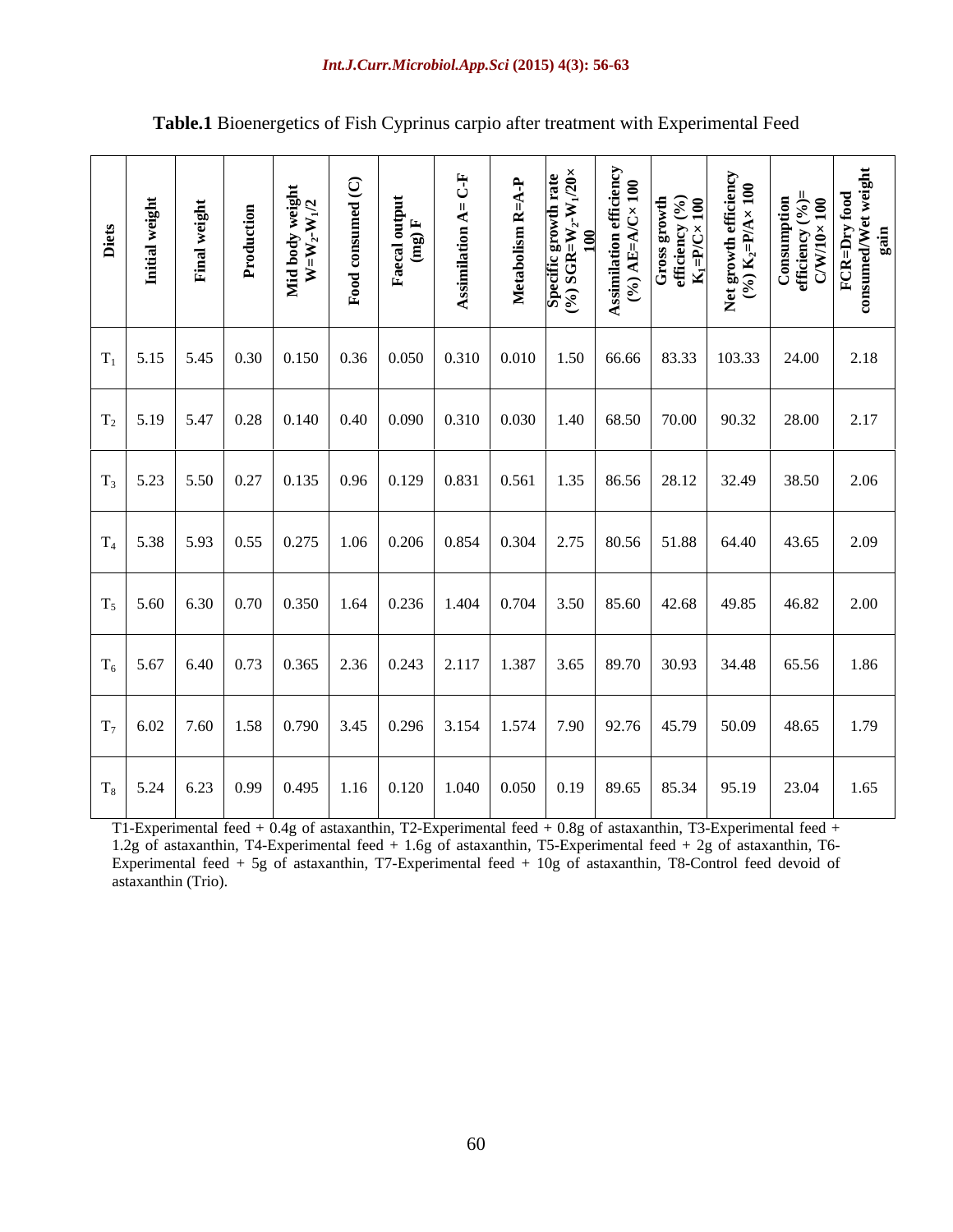#### *Int.J.Curr.Microbiol.App.Sci* **(2015) 4(3): 56-63**





Fig 2 : HPLCAnalysisof Astaxathin



Fig 1 : UVSpectral Analysisof Astaxathin Fig3 : H - NMRSpectral Analysisof Astaxathin



Fig 4: FTIRAnalysisof Astaxathin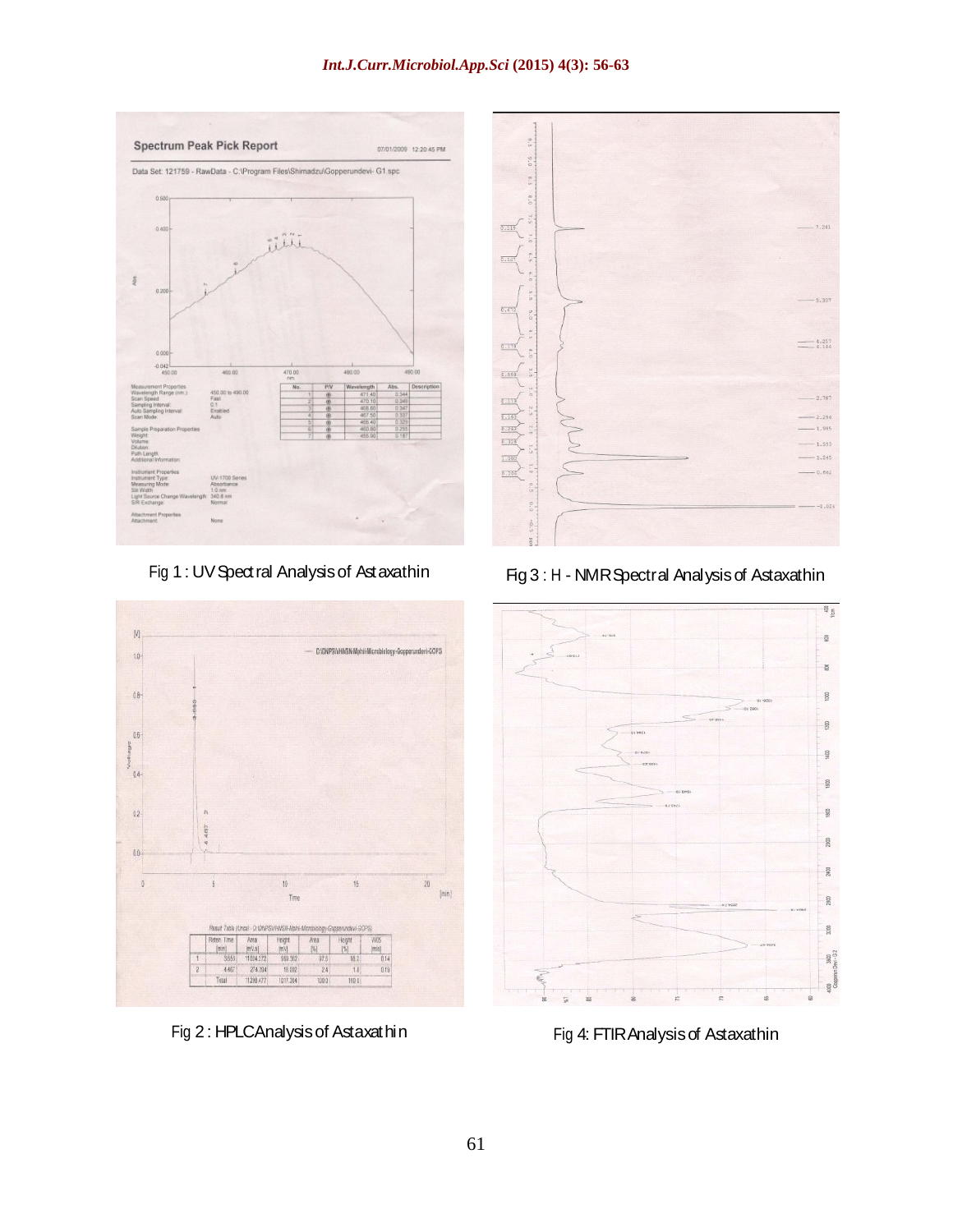The present investigation reveals that the are very applicable in aquaculture culture condition of *Halobacterium salinarium* significantly enhances high astaxanthin diets outperformed all other production of astaxanthin in high salt treatments with both superior growth rates concentration. The feed supplemented with 10gms of astaxanthin increases the growth and bioenergetics of the test organism *Cyprinus carpio.* The obtained results which are similar to the previous study of astaxanthin production by an extremely halophilic archea bacteria isolated from high V.H.N.S.N. College, Virudhunagar, Tamil salt fermented Thai foods (May and Nadu, India for providing required facilities Paukatong, 2000). to complete this work.

The astaxanthin produced by *Halobacterium salinarium* was subjected for characterization by number of analytical Calo, P., De Miguel, T., Sieiro C. 1995. methods such as UV, HPLC, NMR, and FTIR. Hentschel *et al.* (2006) reported that hydroxy-echinenone and transthe dry mass showed maximum absorption between 460–477 nm. The present study 282–285. showed that the maximum absorption was DuBois, M., Gilles, K., Hamilton, J., Rebers, obtained at 471nm. The results revealed that the organism produces the respective pigment astaxanthin. The and related substances. Anal. Chem.,

The study on effect of formulated diets Dym, O., Mevarech, M., Sussman, J.L. supplemented with astaxanthin at various concentrations of 0.4, 0.8, 1.2, 1.6, 2, 5, 10g per 100g of ingredients. According to the results, the weight and length of the *Cyprinus carpio* fed with astaxanthin is Golkho, S.H., Barantalab, F., Ahmad, A., increasing with increasing content of Zuhair, M.H. 2006. Purification of astaxanthin supplementation. It is astaxanthin from mutant of *Phaffia* recommended from the present study that, astaxanthin could be used for the growth of the of the *Cyprinus carpio*. Wallat (2002) continually modified, as they are subject to least-cost formulations, new research, and updates on nutrient requirements of fish. The present study suggests that the the microalgae *Haematococcus* astaxanthin can be used as supplementary feed for aquaculture and improves their production. Feed supplement gained wide carotenoid isomers by NMR acceptance in livestock production and they

are very applicable in aquaculture production systems. Fish fed with and FCR values. Thus it can be used for aquaculture feed.

### **Acknowledgements**

The author are thankful to the authorities of

## **References**

- Ketocarotenoids in halobacteria: 3 hydroxy-echinenone and trans astaxanthin*. J. Appl. Bacteriol.,* 79: 282–285.
- P., Smith, F. 1956. Colorimetric method for determination of sugars and related substances. *Anal. Chem.*,<br>28(3): 350–356
- 1995. Structural features that stabilize halophilic malate dehydrogenase from an archaebacterium. *Science,* 267: 1344 1346
- astaxanthin from mutant of *Phaffia rhodozyma* JH-82 which isolated forest trees of Iran. *Pak. J. Biol. Sci.,*  $10(5)$ : 802–805.
- reported that, commercial feeds are Hentschel, P., Grynbaum, M.D., Molnar, P., Putzbach, K., Rehbein, J., Deli, J., Albert, K. 2006. Determination of astaxanthin and astaxanthin esters in the microalgae *Haematococcus pluvialis* by LC-(APCI) MS and characterization of predominant carotenoid isomers by NMR